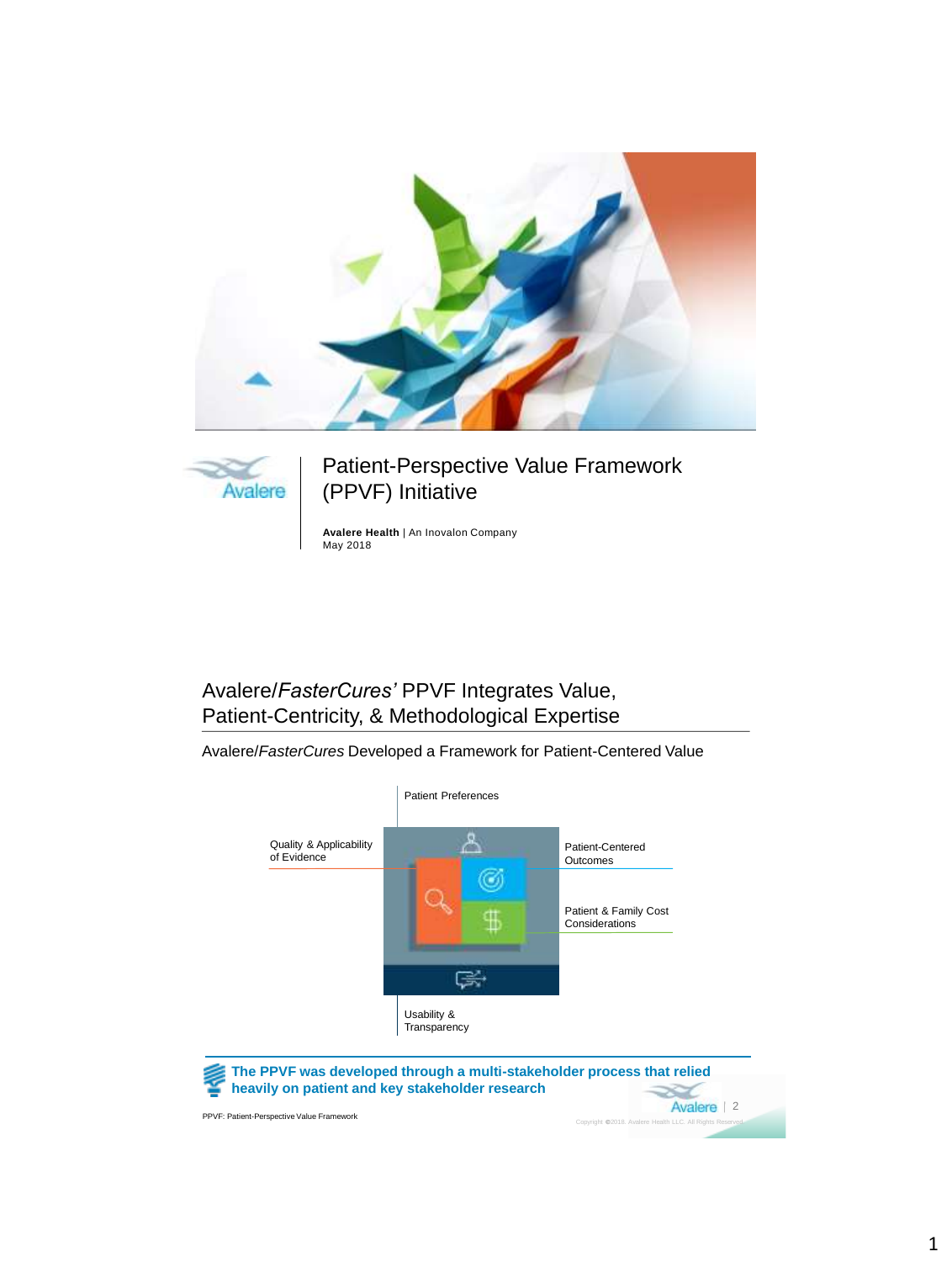## The PPVF has Five Domains, Each Contributing a Different Type of Information to the Framework

| <b>NUDIT PAPERBOOK</b><br>Sammen at he advices to all class<br>prove and professional informal<br><b>Back Experience and Automobile</b>                                                                                 | Vykos<br><b>Statistic</b><br><b>GARLER ARANGEMENTS</b><br>Firmmed Teacherby (c)<br>w.                                              |   | domestics' PA Citizen<br><b>IMENTOWALCO allegi</b><br>the integhbiral that<br>President and Institute<br>permanent control and                                                                                                                                                                                                                                                                        |           |
|-------------------------------------------------------------------------------------------------------------------------------------------------------------------------------------------------------------------------|------------------------------------------------------------------------------------------------------------------------------------|---|-------------------------------------------------------------------------------------------------------------------------------------------------------------------------------------------------------------------------------------------------------------------------------------------------------------------------------------------------------------------------------------------------------|-----------|
| <b>NUMBER OF STREET</b><br>infrastrate the inferioral.<br>factualizing) and could y of this<br><b>Elevating Heladachus by Children E.</b><br>Instituted address to be control.                                          | Completed of completes<br>1-Rosen & offentionmus.<br>Grida & Record Consultants                                                    | œ | I houseky reduction it positive all time.<br><b>Number of the American</b><br>Callisters of contations.<br>Through spin Belon at Grienwich<br>Determine provides start and relationship<br>Executivene bonder<br>CON 18 (rack)<br>Handle of address problem<br>Instruments in decourse.<br>Uniquerway summite closelater:<br>Dealerships and a spin-                                                  |           |
| 2014-123.12<br><b>FATTIST &amp; WANEP</b><br><b>CARL LEGISLAN</b><br>list un and the season of coordinate<br><b>SPResent kouldhuare gothers</b><br>to the patron and bowly?                                             | <b>CALL CARL VIOLET CONTROL</b><br>Shedinak can ob grained 23225; single-<br>New construct mode<br>Production products and automo- |   | Dollard Holds To Law<br>Department cars counter.<br><b>Elevisia legal terrantist</b><br>· · Minds productionship a season<br>- Cytatyloukopine are postatnyly<br>- Televisack at restoral problements<br>- Lineal lat based<br>. Food in minivelections<br>Addressmington-basilities<br>· Clairmann in bleidingen altitudien.<br>. [ President of Locks of Hydracox                                   |           |
| <b>BACTYA CONTRACTOR</b><br><b>STUDIES OF USERS</b><br><b>Balludel Barness and tunning designation adverses</b><br>the paleod topic first investment<br>renzia additura candita allaste.<br>by bank control to the con- | Thanks of academic<br>Cancelerin and selection and<br>(However, it basined places                                                  |   | Adversed a design<br>wingstal institute<br>Versatility of Lively rousilic.<br>Variation is University spinster.<br>Lashwells Millard Handale                                                                                                                                                                                                                                                          |           |
| <b><i>USAIN ITY A THAN PAPERTY</i></b><br>is the learnstants, smaller in a ca-<br>bestimment, condition again<br>in announcement to constitute and<br>parent and locked?                                                | Trainment systems -<br>Monitority of a student price<br>Annualiste hottes! La<br>Liabilities -                                     |   | Class mellionis and parameters<br>Citizen 'expressionized in maximum<br>Clint buildigated of statement<br>colonial state of an anticolor<br>Amounted of Infinitesia Instructor<br>Daris kink to painter permanental-<br>Collegebra textals and league demands.<br>Vermon durity.<br>Returnation for payments.<br>- lath your man<br>missilla ficeael-<br><b>United activity</b><br>Percent programmed |           |
|                                                                                                                                                                                                                         |                                                                                                                                    |   |                                                                                                                                                                                                                                                                                                                                                                                                       | Avalere 3 |

# The PPVF Focuses on Considerations that Matter to Patients

Within each domain there are a set of measures and technical criteria



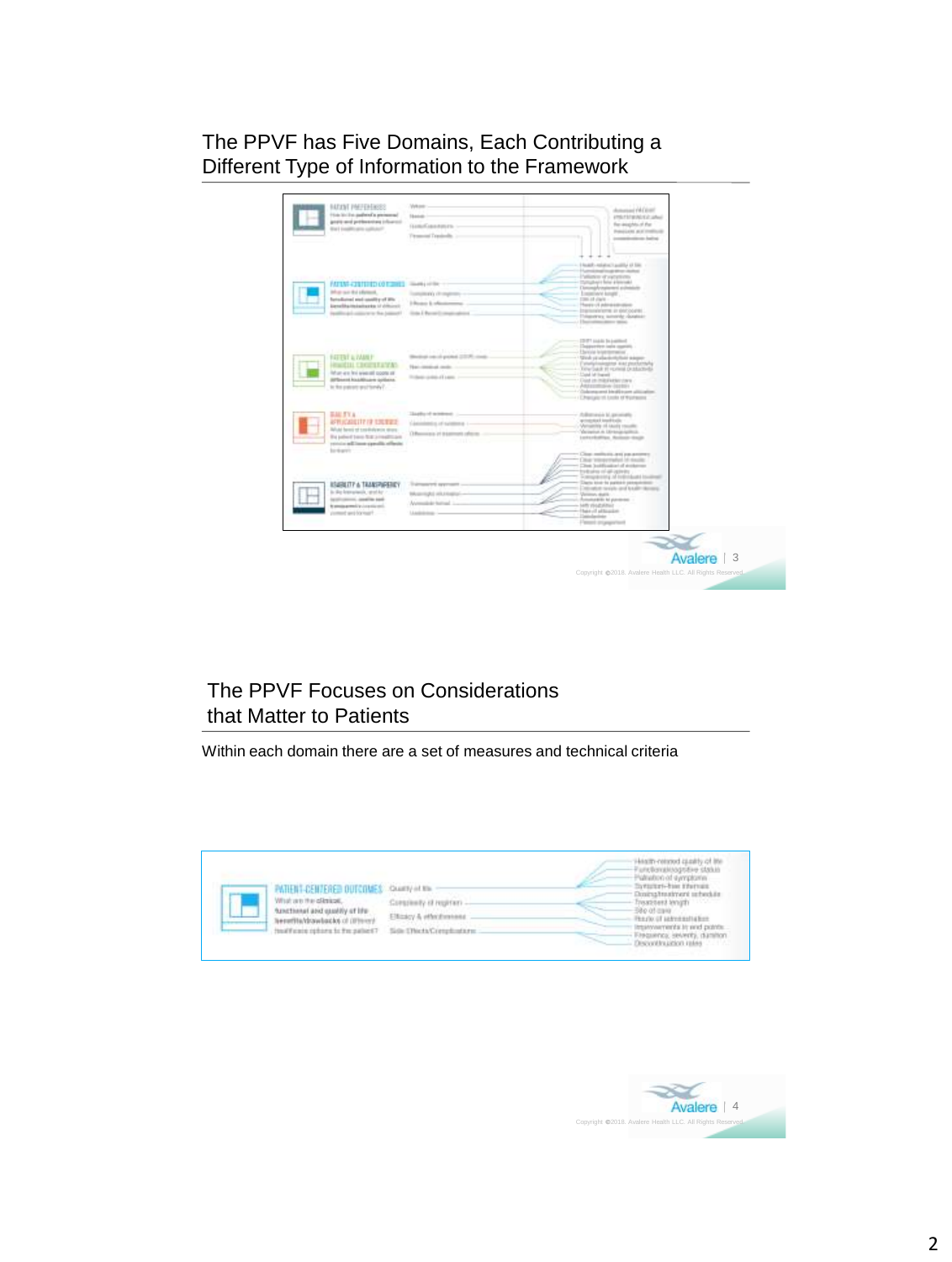### The PPVF Focuses on Considerations that Matter to Patients

Within each domain there are a set of measures and technical criteria





## The PPVF Focuses on Considerations that Matter to Patients

Within each domain there are a set of measures and technical criteria

| APPLICABILITY OF EVIDENCE.<br>Wrat invet of contiderior does:<br>the policit have that a healthpain.<br>servico will have specific effects.<br>for there?"<br><b>SAN WORLD</b> | Coattle of stridence.<br>Differences in treatment affects<br>すいさん アーティー・スページ パンパー スープ | Adhenmed to generally<br>accopted restricts<br>Variability of strucky monetar<br>Verence in demographins.<br>committed as checked stage.<br><b>MARY COMPANY OF ASSESSMENT RAN</b> |
|--------------------------------------------------------------------------------------------------------------------------------------------------------------------------------|---------------------------------------------------------------------------------------|-----------------------------------------------------------------------------------------------------------------------------------------------------------------------------------|
|--------------------------------------------------------------------------------------------------------------------------------------------------------------------------------|---------------------------------------------------------------------------------------|-----------------------------------------------------------------------------------------------------------------------------------------------------------------------------------|

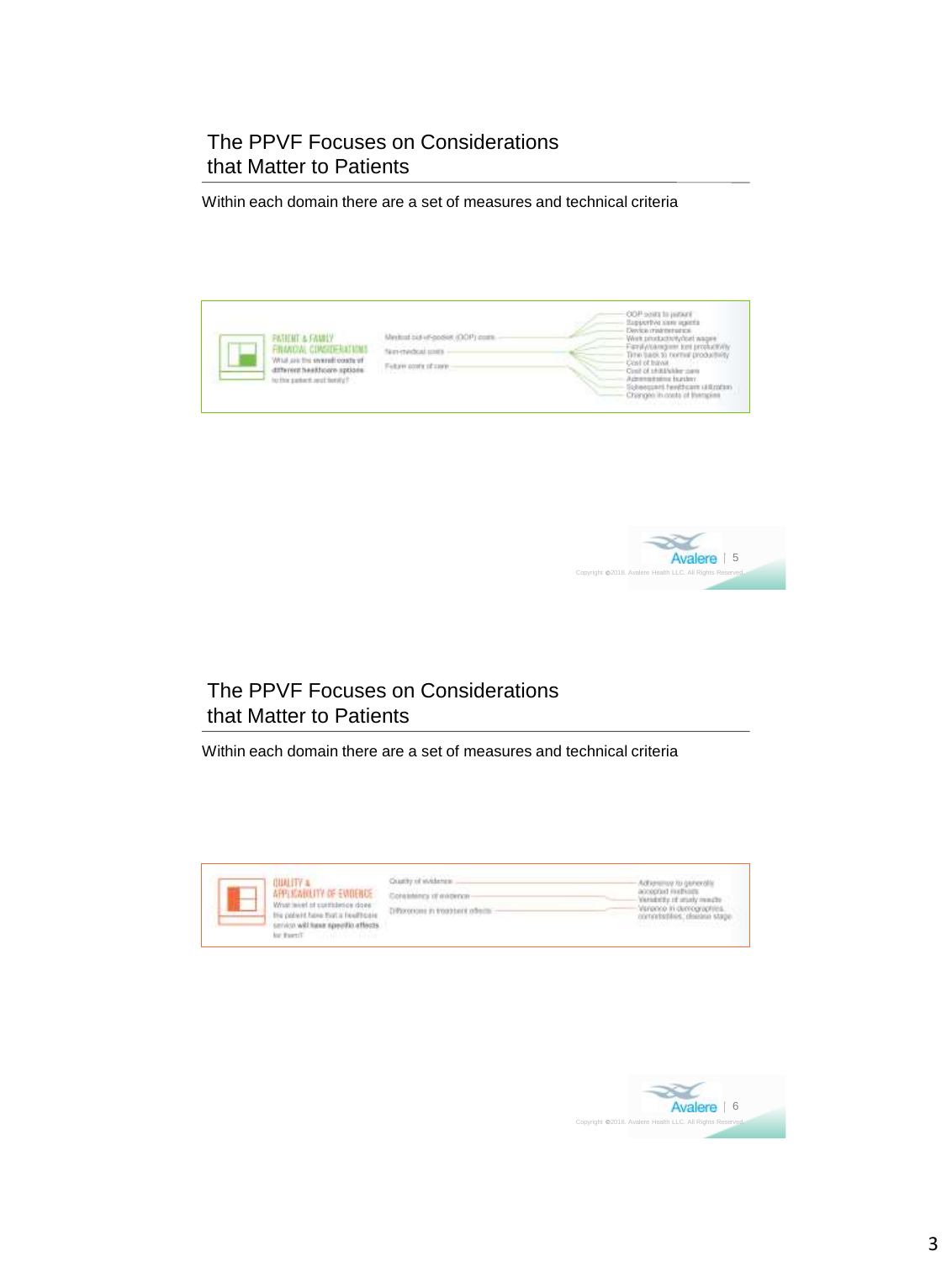### The PPVF Focuses on Considerations that Matter to Patients

Within each domain there are a set of measures and technical criteria





# The PPVF Focuses on Considerations that Matter to Patients

Within each domain there are a set of measures and technical criteria

| $\label{eq:2} \begin{split} \mathcal{L}_{\mathcal{A}}(\mathcal{L}_{\mathcal{A}}(\mathcal{L}_{\mathcal{A}}(\mathcal{L}_{\mathcal{A}}(\mathcal{L}_{\mathcal{A}}(\mathcal{L}_{\mathcal{A}}(\mathcal{L}_{\mathcal{A}}(\mathcal{L}_{\mathcal{A}}(\mathcal{L}_{\mathcal{A}}(\mathcal{L}_{\mathcal{A}}(\mathcal{L}_{\mathcal{A}}(\mathcal{L}_{\mathcal{A}}))))))\mathcal{L}_{\mathcal{A}}(\mathcal{L}_{\mathcal{A}}(\mathcal{L}_{\mathcal{A}}(\mathcal{L}_{\mathcal{A}}(\mathcal{L}_{\mathcal{A}}(\math$<br><b>PATIENT PREFERENCES</b> |                    |  |
|---------------------------------------------------------------------------------------------------------------------------------------------------------------------------------------------------------------------------------------------------------------------------------------------------------------------------------------------------------------------------------------------------------------------------------------------------------------------------------------------------------------------------------|--------------------|--|
| How do the patient's personal                                                                                                                                                                                                                                                                                                                                                                                                                                                                                                   |                    |  |
| posts and preferences.<br>thist heathcare options?<br>__                                                                                                                                                                                                                                                                                                                                                                                                                                                                        | Goals/Expectations |  |
| The company of the company of the company                                                                                                                                                                                                                                                                                                                                                                                                                                                                                       | Financial Tradeo   |  |

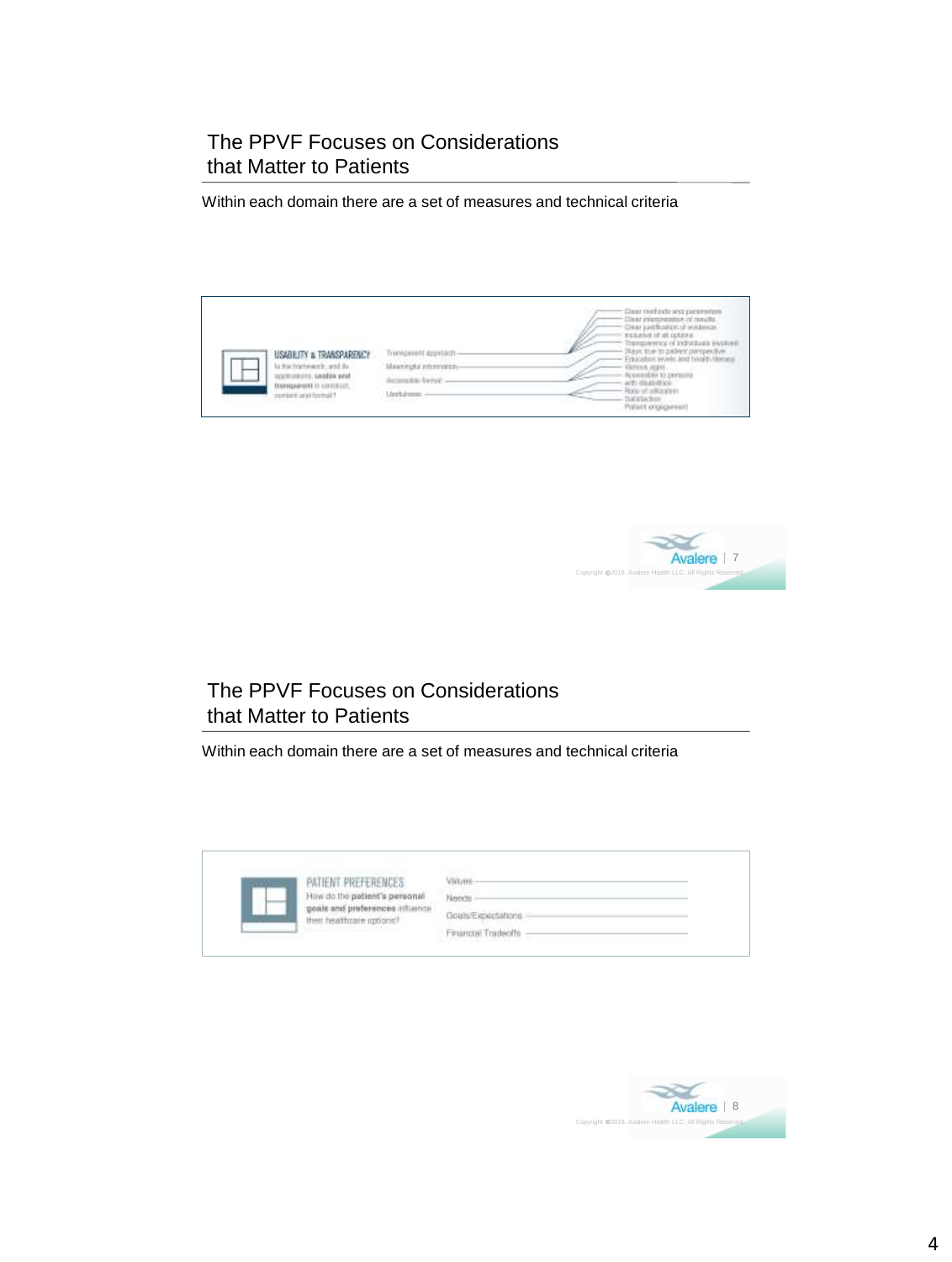# PPVF Version 1.0 Outlined Four Broad Applications



# PPVF Initiative Phase II Participating Stakeholders

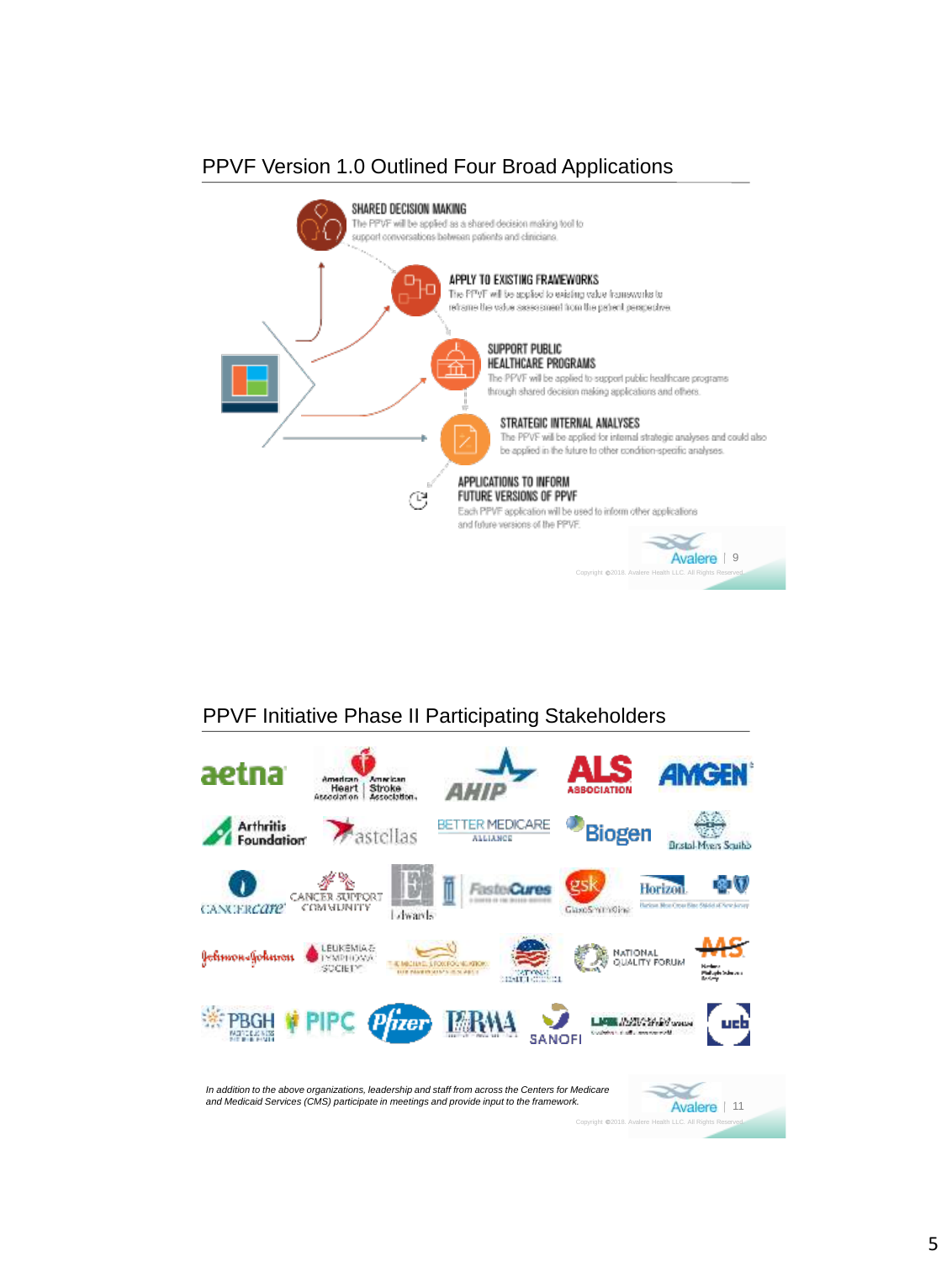#### Through First Two Phases, PPVF Initiative has Driven Forward Patient Voice in Value Assessment

#### **Phase I: Develop a Framework** *(2016 – 2017)*

- $\checkmark$  Developed a condition-agnostic framework for patient-centered value assessment
- Solicited input and synthesized 100 public comments
- $\checkmark$  Gathered patient input via surveys/focus groups
- $\checkmark$  Released Version 1.0 (infographic and methodology report) to the public\*

#### **Phase II: Test & Refine** *(2017 – 2018)*

- $\checkmark$  Quantified scoring methodology & illustrated its components in 2 condition areas
- $\checkmark$  Co-developed with patients a prototype for a shared decision-making (SDM) tool
- $\checkmark$  Created foundation for technical advancement of PPVF components in external value assessment



\*Version 1.0 materials can be found at the following link:<http://avale.re/2pJsAd1>



#### Each PPVF Phase II Workstream Supports Increasing the Patient Perspective in Value Assessment

Quantifying the scoring methodology at the individual and population level serves as foundation for applications

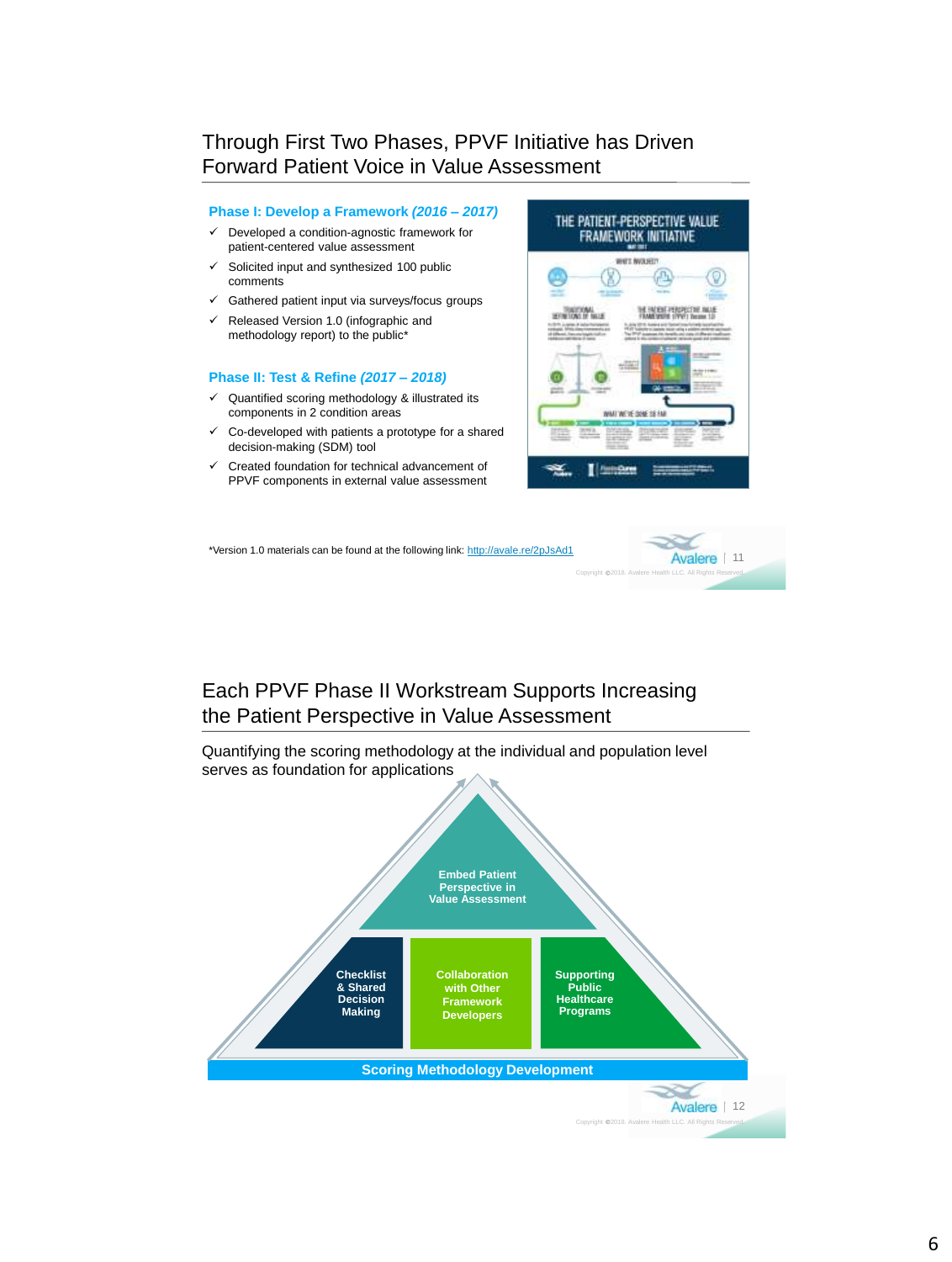## Overarching Scoring Approach



### Phase III Will Focus on PPVF Applications & Implementation

**PPVF Phase III Objective:** Translate PPVF scoring methodology into shared decision-making tools and evolving value assessment